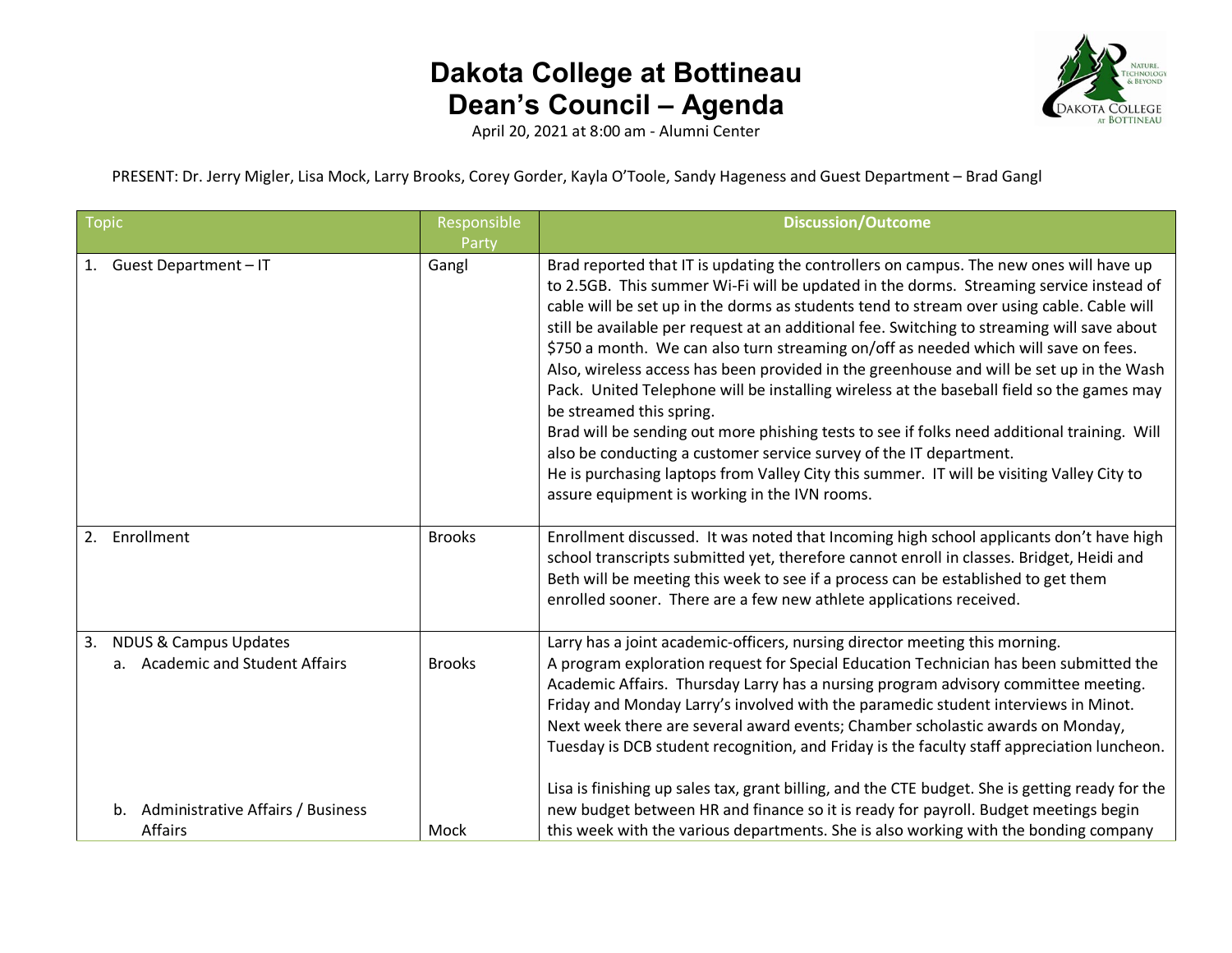

|                |                                                                                |          | AT BOTTINEAU                                                                                                                                                                                                                                                                                                                                                                                                                                                                                                                                                                                                                                                                                                                                                                                                                                                                                                                                                                                                                                                  |
|----------------|--------------------------------------------------------------------------------|----------|---------------------------------------------------------------------------------------------------------------------------------------------------------------------------------------------------------------------------------------------------------------------------------------------------------------------------------------------------------------------------------------------------------------------------------------------------------------------------------------------------------------------------------------------------------------------------------------------------------------------------------------------------------------------------------------------------------------------------------------------------------------------------------------------------------------------------------------------------------------------------------------------------------------------------------------------------------------------------------------------------------------------------------------------------------------|
| $\mathsf{C}$ . | <b>Distance Education Council/Distance</b><br>Ed and Academic Support Services | O'Toole  | for the Dining Center project. Four applications have been received for the Bookstore<br>manager, she will start interviews for this position.<br>Advising is hosting a faculty connection event tomorrow. Students will be assigned a<br>worksheet and meet with faculty advisors. The goal is to have 50% of the students<br>invited, participate in tomorrow's event.<br>Kayla is running into barriers in ordering cubicles for the new student success area. It<br>was noted that the student success center may need additional outlets.<br>The Starfish survey went out yesterday to faculty. She has a retention meeting on<br>Thursday.<br>Martial Arts community ed class will be offered this summer. Distance Ed directors will<br>meet next week Tuesday.<br>The Humanizing the Online Course through HLC went well last week with Lexi and Clint<br>on the panel.                                                                                                                                                                               |
| d.             | <b>Public Affairs Council</b>                                                  | Hageness | The Health Career fair held last week with Rugby Public School 8 <sup>th</sup> grade class. Release<br>sent to the media - Pierce County Tribune picked it up. Admissions and Marketing is<br>working on a Campus Fair for area schools. It will be held May 12 <sup>th</sup> on campus. Also<br>working with Angie on the Water Festival to be held on campus in May and the Women<br>in Water Camp to be held on campus this summer.<br>The Media Preferences survey had excellent participation at 82 DCB students<br>participating. This will be helpful in identifying where students receive information via<br>social media.<br>Marketing will meet with Paige once the nursing program is approved by the State Board<br>of Nursing. This week's radio interview is introducing Karl Sorby, Men's Basketball coach<br>to the community. Working with the consultant to extend our digital marketing<br>campaign and search until the end of June. Will extend the geographic location. Also<br>provide more urgent messaging about applying for fall. |
|                | e. Athletics                                                                   | Gorder   | Softball and Baseball are the last two sports to finish out the year. Baseball plays at<br>home tomorrow. There is not softball this week due to other schools not available due to<br>the pandemic. Softball will have extra games next week.<br>Hockey came back on Sunday form the National Tournament. The team represented DCB<br>very well. This was DCB's first ACHA National tournament. Corey will be out the first part                                                                                                                                                                                                                                                                                                                                                                                                                                                                                                                                                                                                                             |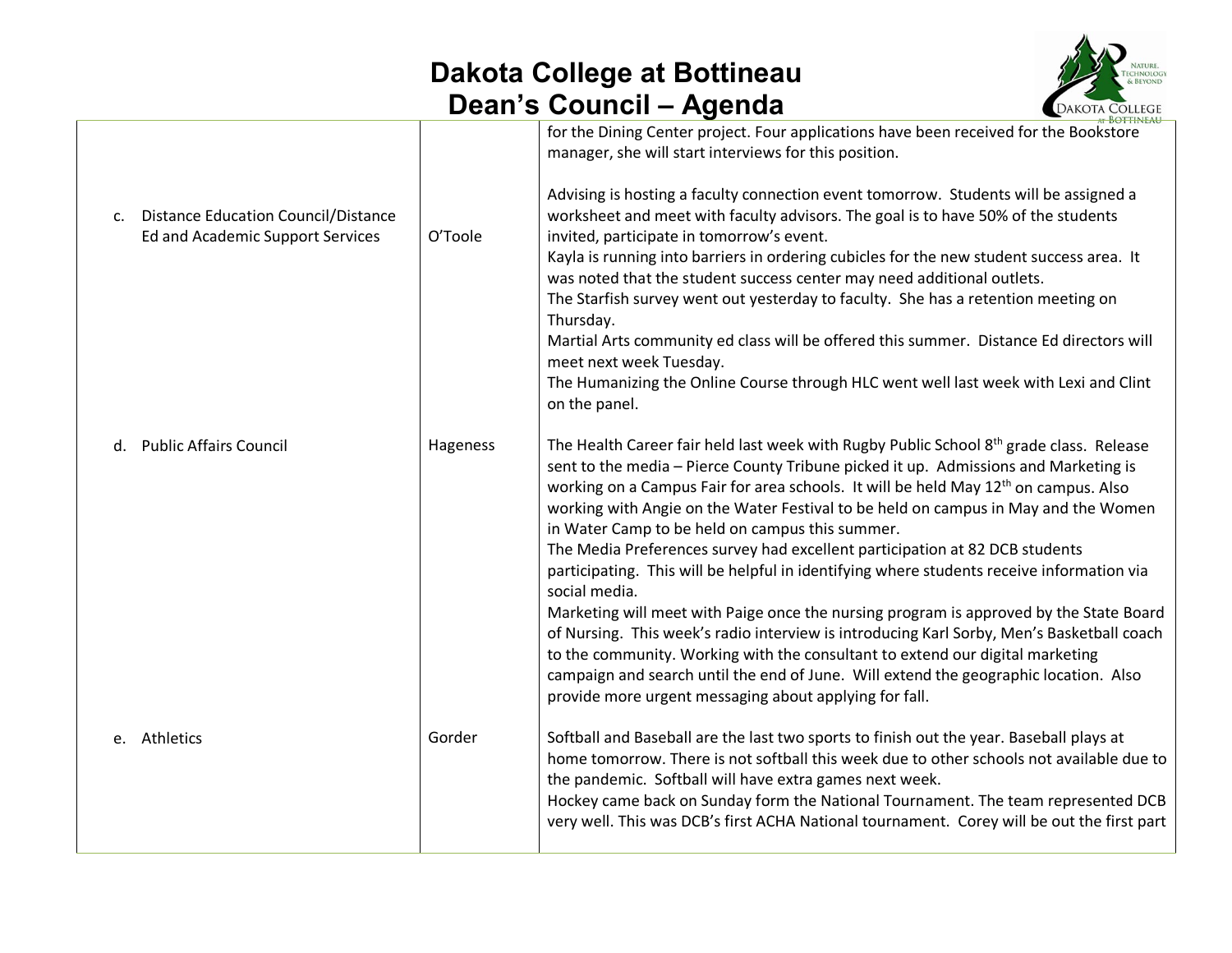

|        | AT BOTTINEAU                                                                                                                                                                                                                                                                                                                                                                                                                                                                                                                                                                                                                                                                                                                                                                                                                                                                                                                                                       |
|--------|--------------------------------------------------------------------------------------------------------------------------------------------------------------------------------------------------------------------------------------------------------------------------------------------------------------------------------------------------------------------------------------------------------------------------------------------------------------------------------------------------------------------------------------------------------------------------------------------------------------------------------------------------------------------------------------------------------------------------------------------------------------------------------------------------------------------------------------------------------------------------------------------------------------------------------------------------------------------|
|        | of next week. Karl Sorby will be attending the MONDAK meeting on DCB's behalf in<br>person.                                                                                                                                                                                                                                                                                                                                                                                                                                                                                                                                                                                                                                                                                                                                                                                                                                                                        |
| Migler | Physical Plant Director has been hired, Chris Nero. He starts May 17 <sup>th</sup> . Chris is a DCB<br>Alum, has extensive managerial and budget experience.<br>FBM interview for the Stanley position was held last week. Will do additional review of<br>the applicant interviews and make an offer decision this week. The Rugby FBM position<br>application process is open through the month. The applications received so far look<br>good.<br>Will be posting an internal search process for:<br><b>Campus Housing Head Resident</b><br>$\bullet$<br>Head Women's Hockey coach/Assistant Director of Residential Life/Campus<br>Housing Head Resident/Coordinator of Athletic Eligibly<br>Head Baseball Coach/Housing Operations/Housing Head Resident/Athletic<br><b>Facility Maintenance</b><br>These positions were appointed last year on an interim basis due to changes in housing<br>and athletics. The positions will now be advertised internally. |
|        | Dr. Migler will be looking at loosening restrictions on pandemic protocols. It would be<br>important to get 70% of the DCB campus vaccinated in order to reach a "herd" immunity<br>level. We have resources from the Department of Health to assist in providing strategies<br>to get to this immunity level. LRSC has developed a strategy we will be reviewing to look<br>at loosening restrictions. This information will be shared with the Dean's Council to<br>review as it is could be a major change in our COVID practices.                                                                                                                                                                                                                                                                                                                                                                                                                              |
|        | Legislature is finalizing the budget. Additional funds for the Minot CTE center will be<br>available in 2023. To bring on staff before the center opens we will need to hold about<br>\$230,000 to hire staff and to cover new program expenses. We will need to work with<br>State CTE to see what funding is available to assist in the venture as well.<br>The CTE center will be on the Minot city council agenda May 3. Once approved, we have<br>a year and a half to get the renovations complete. We will have approximately #3.5<br>million to work with for the renovations.<br>Budget meetings are scheduled to start the end of this week. There is a concern about<br>fall enrollment as it is lower than it has been in the previous 3 years. The funding formula                                                                                                                                                                                    |
|        |                                                                                                                                                                                                                                                                                                                                                                                                                                                                                                                                                                                                                                                                                                                                                                                                                                                                                                                                                                    |